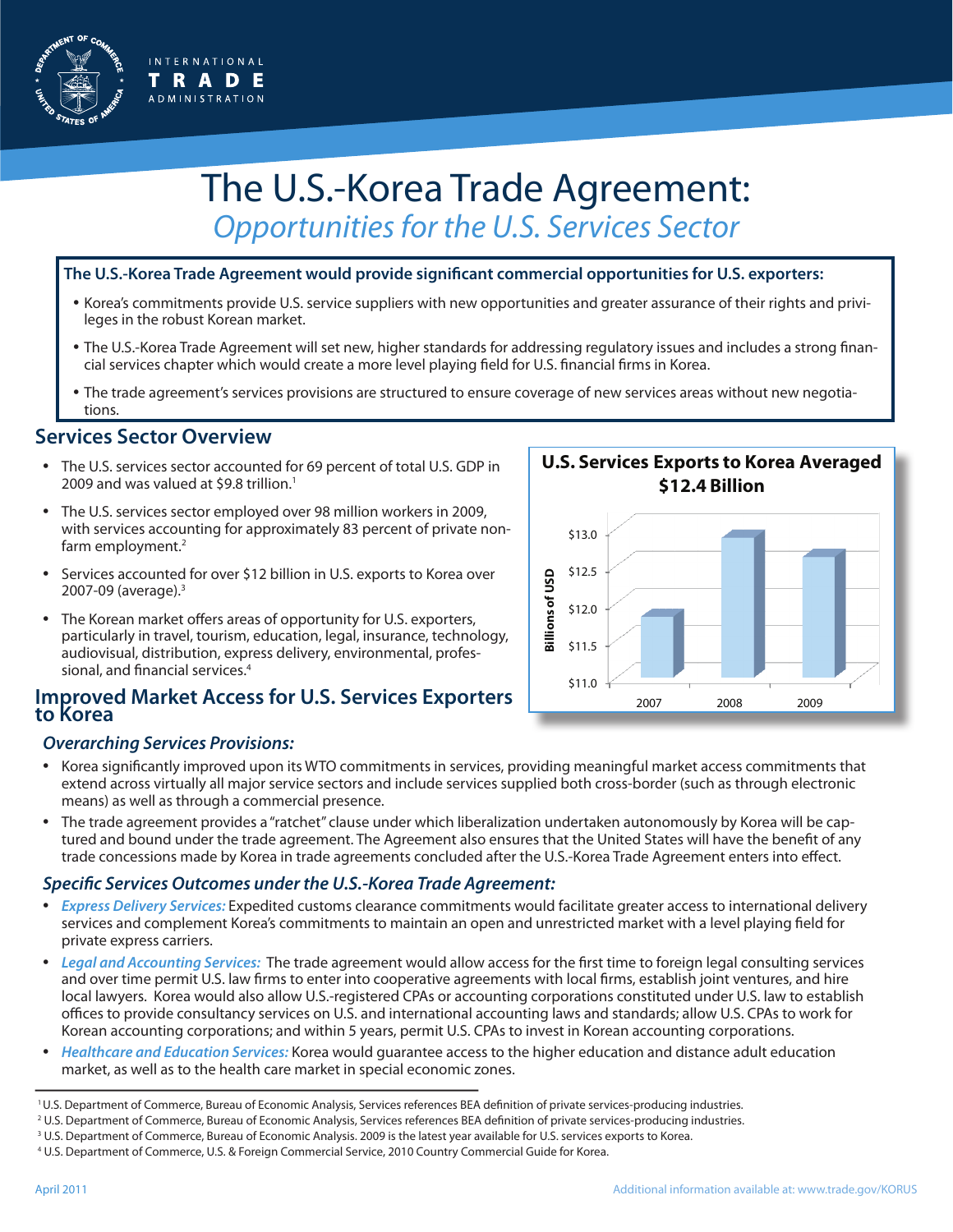- *Audio-Visual Services:* The trade agreement would: (1) improve market access for U.S. broadcasting and audiovisual service providers, e.g., through a commitment by Korea to allow, within three years, 100 percent foreign ownership of program providers for U.S. firms that establish a Korean subsidiary; (2) lead to a decrease in Korean TV content quotas for film and animation and an increase in the allowable content from a single country; (3) lock in all other Korean content requirements at the least restrictive level allowed under current law, including the motion picture screen quota; and (4) result in a commitment by Korea to permit U.S. investment in IPTV and the binding of Korean content quotas in the platform.
- *Other Professional Services:* Korea offered guaranteed access in other areas, including research and development services, services incidental to mining, maintenance and repair of equipment, and environmental services.
- *Financial Services:* Under the trade agreement, U.S. financial institutions would be able to establish or acquire financial institutions in Korea and choose the corporate form that best meets their business needs. The trade agreement also ensures that U.S. financial regulators would continue to have flexibility to take action in order to ensure the integrity and stability of financial markets or address a financial crisis. U.S. financial services suppliers would also have the ability to supply a clearly defined list of financial services "cross-border", including portfolio management services for investment funds. Additionally, Korea would implement several reforms that would contribute to transparency of rules and procedures in the sector including regional integration of data processing. In the insurance sector, Korea has committed to begin the process of ensuring that the same rules and regulations apply equally to both cooperatives selling insurance and Korea Post as well as to private insurers.
- *Telecommunications:* In addition to removing foreign ownership limitations, providing for cost-oriented access to facilities and networks, and safeguarding technology choice, the agreement would also expand Korea's commitments on mobile services and includes a provision to guarantee that the regulatory body is independent from any public telecom services supplier and impartial to all market players.
- *E-Commerce:* As well as ensuring non-discriminatory and duty-free treatment of all digital products, outlining principles that ensure consumers' reasonable access to the Internet, and facilitating the use of electronic authentication, the agreement would recognize the importance of cross-border data flows and encourages Parties to refrain from imposing or maintaining unnecessary barriers to electronic information flows. In addition, the agreement acknowledges the importance of on-line consumer protection and provides for enforcement cooperation.

### **Foreign Competition in the Korean Market**

• Korea signed a trade agreement with the EU in 2009, which is scheduled to enter into force in July 2011. Korea presently has FTAs in force with ASEAN, Chile, India, Singapore, and EFTA. It also recently signed an FTA with Peru, which is also scheduled to enter into force this year. In addition, Korea is negotiating new agreements with Australia, Canada, Colombia, New Zealand, and Turkey; is considering launching FTA negotiations with China; and is exploring re-launching its stalled negotiations with Japan.

#### **Other Key U.S.-Korea Trade Agreement Commitments for the Services Sector**

• *Government Procurement:*

Korea and the United States are members of the WTO Agreement on Government Procurement and already enjoy open and transparent access to each other's government procurement markets. The U.S.-Korea Trade Agreement enhances this relationship by increasing the procurements to which U.S. suppliers will be ensured non-discriminatory access by reducing the goods and services threshold to \$100,000 from \$203,000 for central government entities. The Agreement also incorporates important improvements that reflect the emerging practices in procurement, such as reducing the tendering period for "off-the-shelf" goods and services and encouraging the use of electronic tenders.

• *Customs Procedures:*

The U.S.-Korea Trade Agreement requires transparency through the publication of customs measures to ensure that the U.S. and Korean private sectors have access to customs laws and regulations. To the extent possible, those interested will be given an opportunity to comment on generally applicable customs regulations proposed by the United States or Korea. The trade agreement requires simplified customs procedures for the timely and efficient release of goods in order to facilitate "just-in-time" supply chain logistics systems, as well as procedures intended to reduce delays in customs clearance.

• *Investment:*

The U.S.-Korea Trade Agreement establishes a stable legal framework for U.S. investors and investments in Korea, backed by a transparent, binding international arbitration mechanism. All forms of investment are protected under the Agreement. With few exceptions, U.S. investors would be treated as well as Korean investors (or investors of any other country) in the establishment, acquisition, and operation of investments in Korea.

#### • *Transparency:*

The U.S.-Korea Trade Agreement includes strong transparency obligations, with commitments that the national governments of both parties would to the extent possible publish proposed regulations in advance, allow a reasonable opportunity to comment, address significant substantive comments received, publish final regulations in an official journal of national circulation, and provide sufficient time between publication of the final regulation and implementation of the regulation to allow stakeholders to adjust. The U.S.-Korea Trade Agreement also includes strong anticorruption provisions obligating the Parties to adopt and maintain anti-bribery measures in international trade and investment. Parties further commit to maintain appropriate penalties and procedures to enforce such anticorruption rules, and to protect persons who report any of the criminal acts comments received, and publish final regulations in an official journal of national circulation. Provisions that address corruption in international trade and investment are also included.